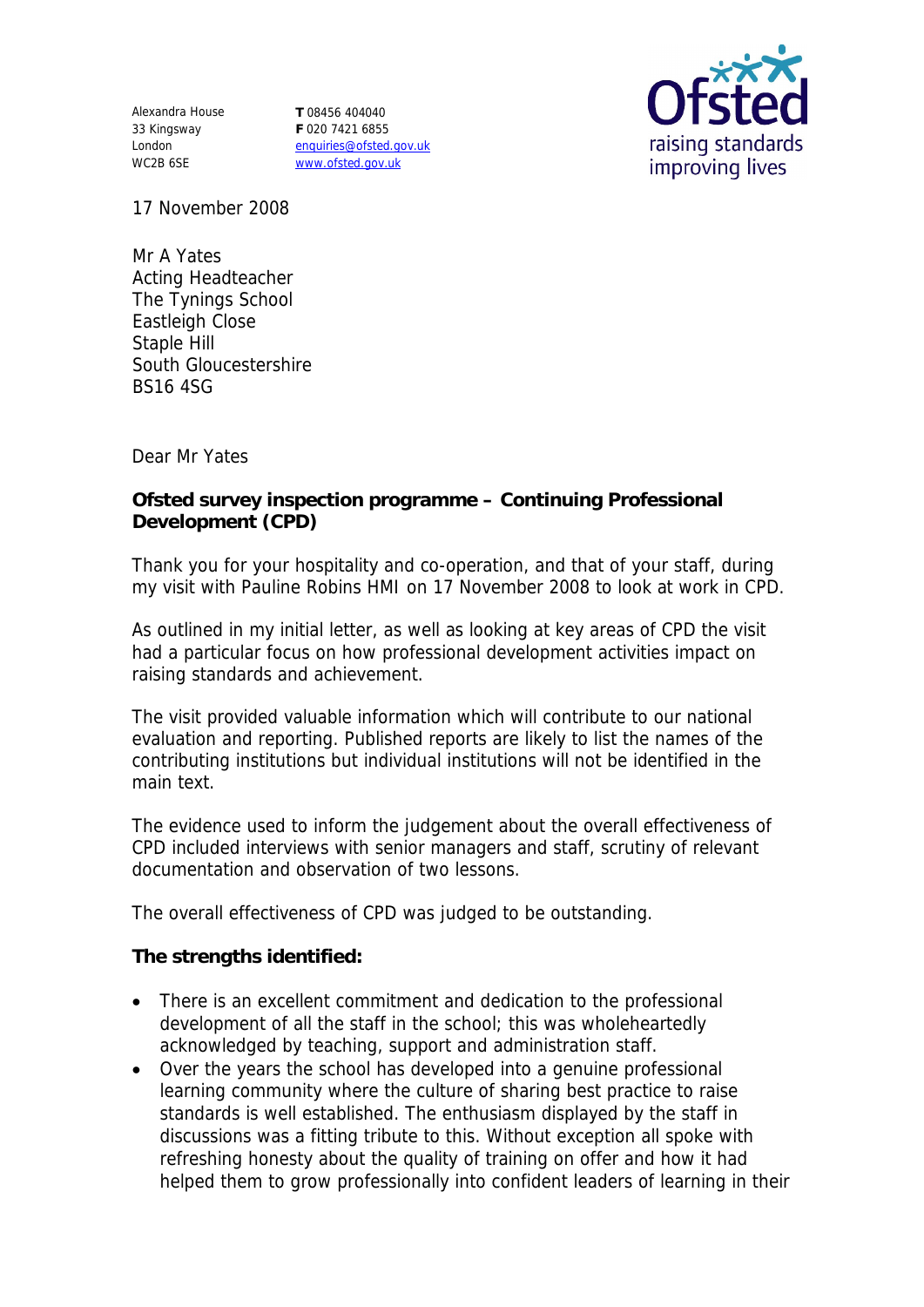own right. Notable examples of this include the strong leadership in both science and the Early Years Foundation Stage.

- There is a commendable drive from senior leaders to challenge staff to grow professionally and at a swift pace to assume greater responsibility within the school. Both the new subject leader for humanities and the Higher Level Teaching Assistant (HLTA) spoke perceptively about how, on appointment, they were encouraged to pursue further qualifications. This type of support from senior leaders is having a significant impact on the professional growth and confidence of all the staff. Moreover the number participating in further degree qualifications, vocational qualifications and leadership accredited programmes is exceptional for a small school.
- There is a strong link between CPD, performance management and the school improvement plan. The performance management system is used well to identify targets, for example improving standards in writing through developing a whole school approach to teaching phonics. The lesson observed, where the 'Letters and Sounds' materials were being used in a discrete phonics session, was well planned with a good range of strategies to extend the children's phonics skills and accuracy of spelling.
- The introduction of the 'Lesson Study' programme as part of the school's collaborative approach to improving classroom practice is both an innovative initiative and an excellent model not only for colleagues to share expertise, but to also engage in a reflective, professional dialogue about children's progress in quality time. It also provides a good vehicle for staff to use assessment for learning in a rigorous way to ensure the future work set is carefully matched to the abilities of the children.
- The meticulous forward planning for CPD has allowed the school to respond effectively to the recent changes in the leadership and management positions as exemplified by the acting senior leadership and the recently appointed leader of mathematics. Staff assuming new roles are receiving appropriate training and ongoing support.
- The CPD programme is flexible to accommodate a good range of training opportunities which encompass teaching and learning, family support and extended services, and business and administration. There are excellent collaborative partnerships with local universities and schools which are contributing to the high quality CPD on offer. I note the school's mentoring programme for post graduate students is held in high regard by the local university and is a real strength of the school. The induction programmes for newly qualified teachers and new staff joining the school are excellent. Although coaching is good at a senior level this is less well developed throughout the school; we agreed this is a CPD element for further improvement.
- The management and coordination of CPD are good and activities are sensibly aligned to the school improvement plan. The internal systems for monitoring and evaluating the quality of CPD, including its cost effectiveness and value for money, are rigorous and governors take their role seriously in holding the school to account. We agreed that the school improvement plan coupled with key CPD documents do not state clearly enough how data will be used to measure the school's performance and reference to this requires a sharper focus.